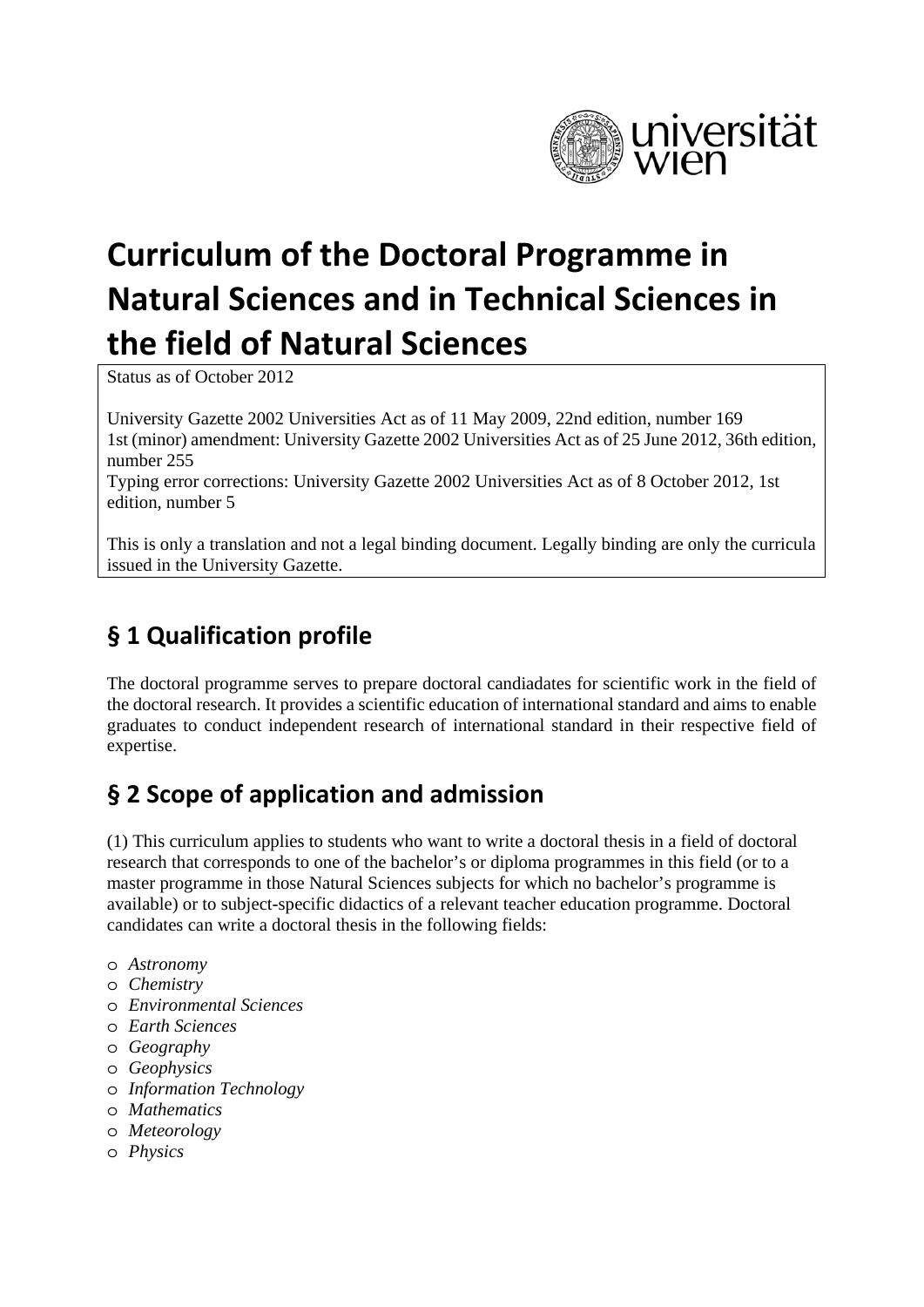Curriculum of the Doctoral Programme in Natural Sciences and in Technical Sciences in the field of Natural Sciences Status as of October 2012 - *This is only a translation and not a legal binding document. Legally binding are only the Curricula issued in the University Gazette.* 

o *Psychology* 

o *Sport Science* 

(2) Admission to the programme is based on the relevant provisions set out in the 2002 Universities Act as amended. $<sup>1</sup>$ </sup>

(3) With the exception of doctoral theses in the field of "Computer Science", graduates are awarded the degree in Natural Sciences, abbreviated as Dr.rer.nat. Graduates in the field "Computer Science" are awarded the degree "Dr.techn", pursuant to § 54 (4) 2002Universities Act.

#### **§ 3 Structure of the doctoral programme**

(1) The degree programme duration is 3 years.

(2) During the doctoral degree programme, students are required to complete following:

a) Courses comprising 12 to 30 ETCS credits (corresponding to a subject/course equivalent to 8 to 30 hours per week per semester),

b) any additional achievements as set out in the doctoral thesis agreement (e.g. participation in workshops, presentations at international conferences, handling academic aspects in the organization of academic events, internships or other practical experience, etc.),

c) Submission of the application for approval of the intended doctoral project to the competent body responsible for study matters within the first year after admission (see § 4), d) Public presentation of the intended doctoral project at the Faculty (in consideration of protection of patent laws, intellectual property and other rights, if necessary see § 4),

e) Submission of a periodical, but at least annual, progress report,

f) Writing and completing the doctoral thesis (see § 6)

g) Public defence (see § 7).

(3) The attendance of additional courses or workshops may be required for the acquisition of transferable skills.<sup>2</sup> These may be attended on a voluntary basis during the orientation period, in order to acquire the basics of scientific research, writing methods and project-oriented work as well as to concretise the intended doctoral project and set up the doctoral project.

(4) The required achievements (including ECTS points and hours per week per semester) as well as all specifications pertaining to the writing and supervision of the doctoral thesis are recorded in the doctoral thesis agreement.

(5) The doctoral programme can be conducted partially or completely in English.

-

<sup>1</sup> Universities Act 2002 §§ 63, 64 admission regulations

 $2$  This includes competences which go beyond discipline-specific knowledge and are relevant to the professional career of the doctoral candidates. This includes academic writing, project management, etc.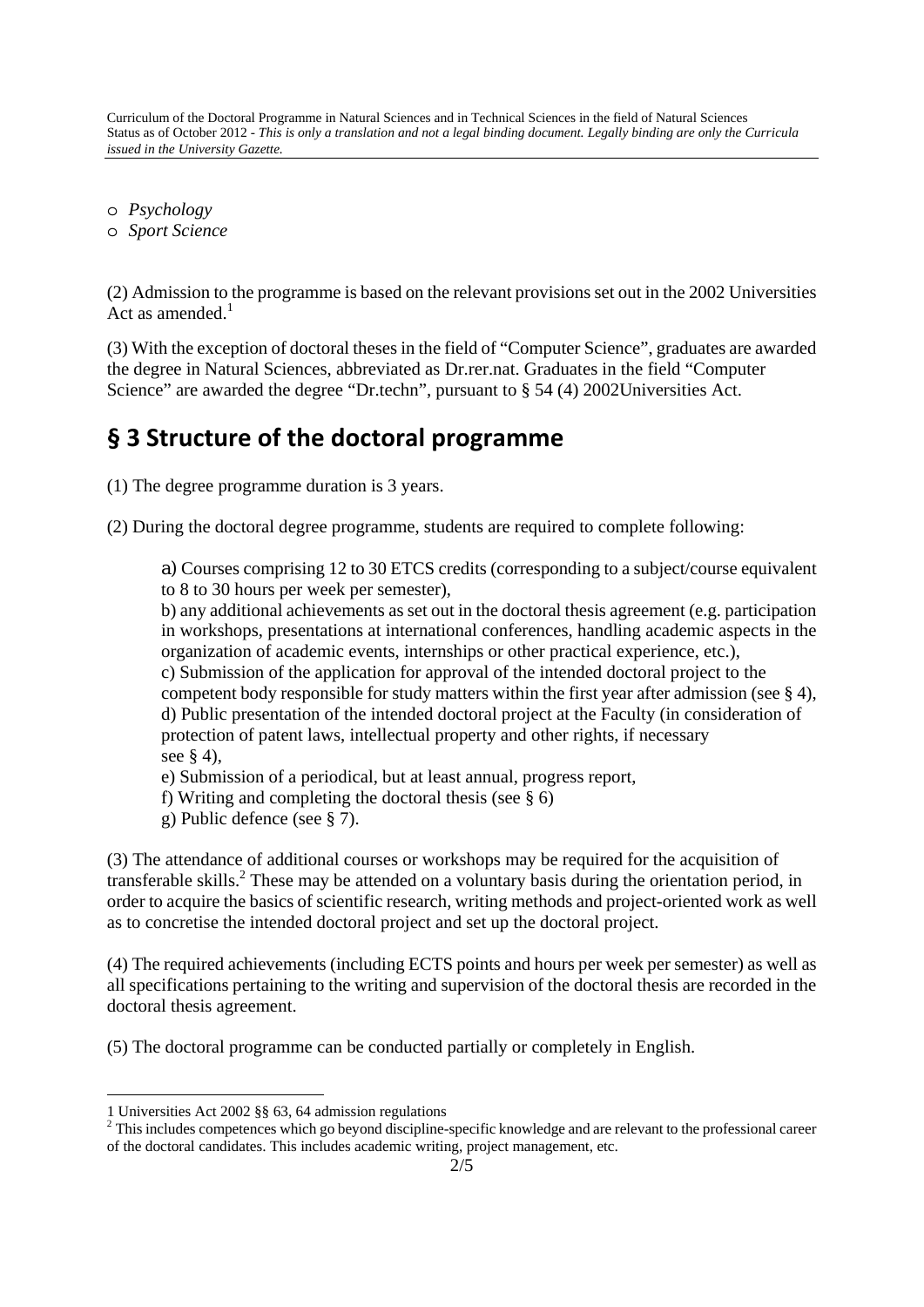# **§ 4 Submission of the intended doctoral project and public presentation at the Faculty**

The doctoral candidate has to submit an application for approval of the intended doctoral project to together with a confirmation of supervision by the supervisor. This application has to include a research proposal, a time schedule as well as a list of all necessary resources. In principle, the research proposal is approved by the competent body responsible for study matters, following a public presentation at the Faculty (§ 3, section 2 d). If the intended doctoral project is part of a research project which has already been approved externally in accordance with international standards $3$ , the competent body responsible for study matters may approve the doctoral project prior to the presentation at the Faculty. The approval of the intended doctoral project is, in any case, a prerequisite for signing a doctoral thesis agreement.

#### **§ 5 Doctoral thesis agreement**

As set out in the Statutes, a doctoral thesis agreement has to be concluded between the supervisor and the doctoral candidate and approved by the competent body responsible for study matters.

### **§ 6 Doctoral thesis**

(1) Doctoral candidates have to write a doctoral thesis, which serves to demonstrate the candidate's ability to master scientific topics and challenges independently (§ 51, section 2, line 13 of the 2002Universities Act). The doctoral thesis is expected to be of a quality that allows for publication, at least in parts, in accordance with the standards in the field of research.

(2) The publication of partial results of the doctoral thesis in academic journals and their presentation at scientific conferences prior to the submission of the thesis is encouraged.

### **§ 7 Public defence**

-

Provided that all study requirements laid out in § 3 have been met and the doctoral thesis has been positively assessed by the assessors, the doctoral candidate has to pass a final oral examination (public defence) in front of an examination committee. This examination consists of the presentation and defence of the scientific work. The composition of the examination committee is set out in the provisions of the Statutes of the University of Vienna.

<sup>&</sup>lt;sup>3</sup> This requirement is considered as fulfilled with regard to FWF projects, approved PhD/doctoral programmes, and Initiative Groups.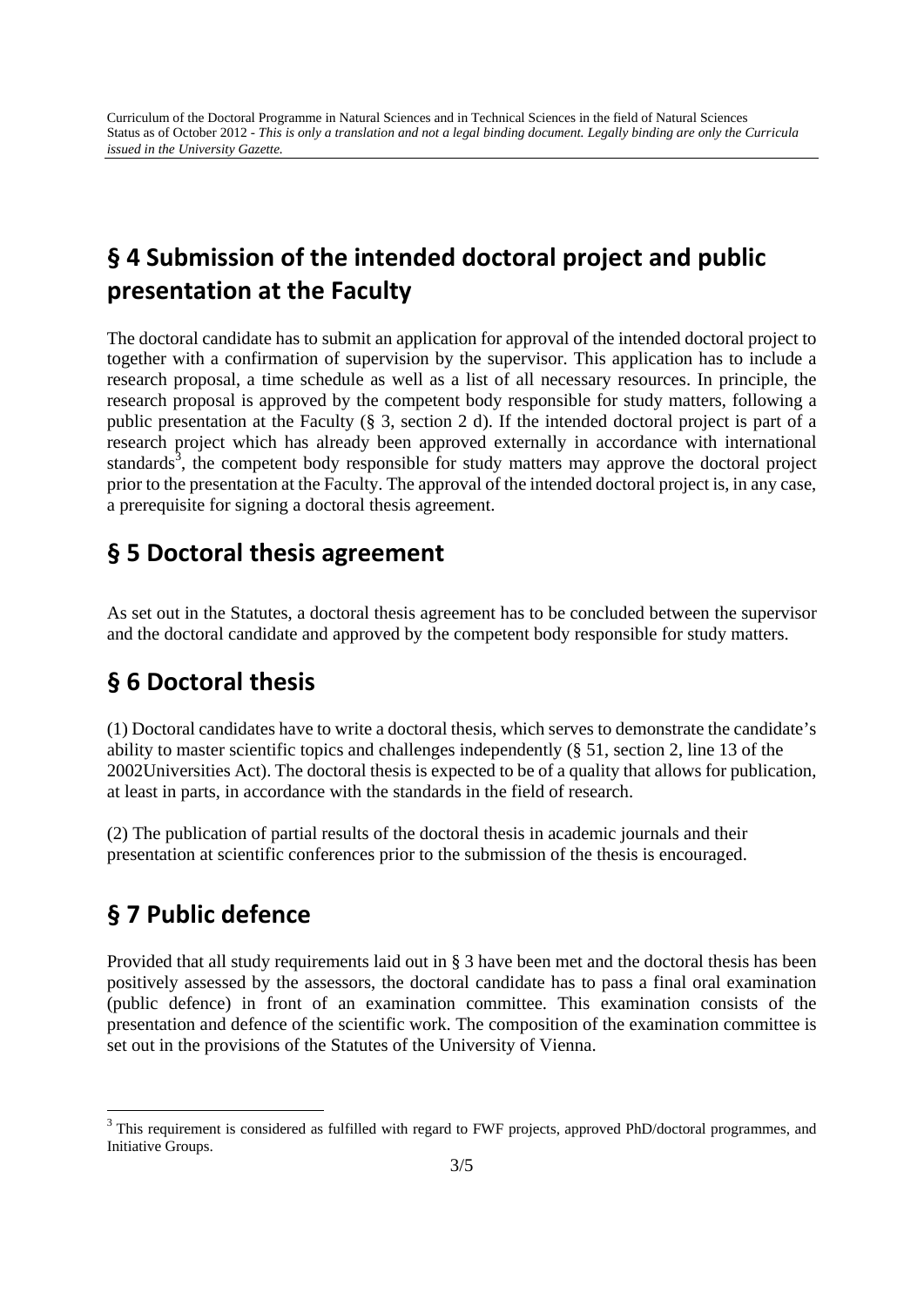Curriculum of the Doctoral Programme in Natural Sciences and in Technical Sciences in the field of Natural Sciences Status as of October 2012 - *This is only a translation and not a legal binding document. Legally binding are only the Curricula issued in the University Gazette.* 

#### **§ 8 Examination regulations**

(1) As part of the doctoral study in Natural Sciences and Technical Sciences both courses with continuous assessment of coursework and with non-continuous assessment can be taken.

(2) Courses with continuous assessment of coursework are limited to a maximum number of 12 participants. The competent body responsible for study matters may allow exceptions for space, staff, financial, and/or other logistical reasons.

(3) Registration procedure for courses with limited numbers of participants: if the number of registrations exceeds the maximum number of places available on a particular course, the following admission criteria apply:

(i) Candidates in a structured doctoral programme are to be prioritised if these courses are specifically announced within this programme

(ii) If attendance of courses is mandatory for the completion of the doctoral programme, i.e. students have put down certain courses in their doctoral thesis agreement then they are to be given priority.

(iii) Selection on the basis of grades (grades in competences related to the course, successfully completed courses imparting important background knowledge).

(iv) Duration of study

.

#### **§ 9 Completion of the doctoral programme**

(1) The doctoral programme is successfully completed if all requirements laid down in § 3, section 2 have been met.

(2) Graduates of the doctoral programme from a field of research other than Computer Science are awarded a doctoral degree in Natural Sciences, abbreviated as "Dr.rer.nat.", pursuant to §54 (4) of the 2002Universities Act.

(3) Graduates of the doctoral programme from the field of research Computer Science are a awarded a doctoral degree in Technical Sciences, abbreviated as "Dr.techn.", pursuant to §54 (4) of the 2002Universities Act.

#### **§ 10 Entry into force and transitional arrangements**

(1) This Curriculum enters into force on 1 October 1 2009.